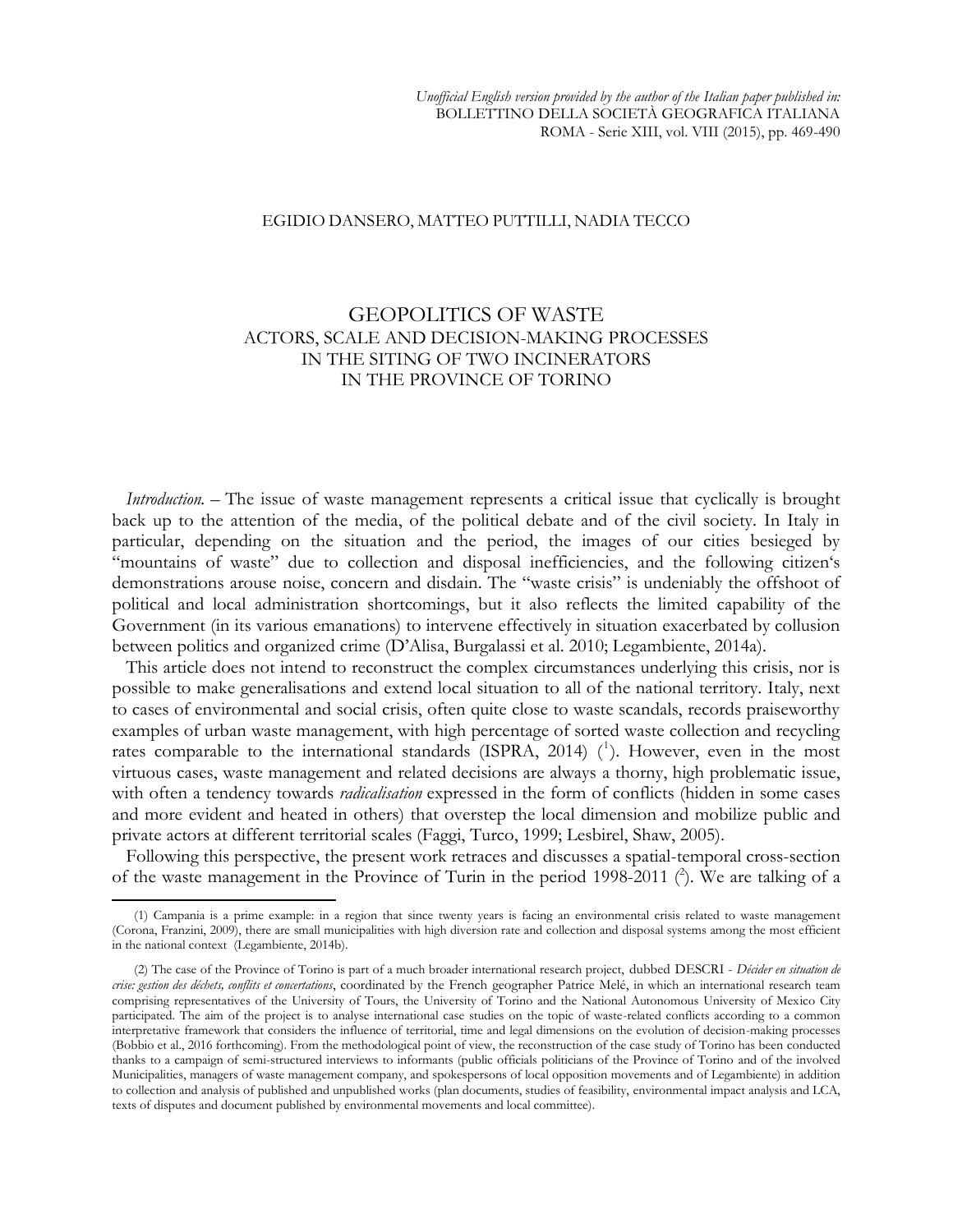period of great interest form the point of the social-political-territorial analysis, in so far it sees the succession of two decision processes – with a very different appearance – to localize two incineration plants on the provincial territory (one it has been realized and it is actually working while the second has crossed a long phase of decisional impasse). Around to these decisional processes, is possible to observe the continuous succession and overlapping of complex political and social strategies by the institutional (and not) stakeholders, that goes from the conflict to the concerted action and produce a "changing territoriality", according to the definition of Bertoncin and Pase (2006).

 To offer insights into this kind of situation, it is not enough to adopt fixed scales of observation, based on the juxtaposition between the sovra-local decisions and the local actors reactions, as per usual from some stereotyped and superficial interpretation of social-territorial conflicts. Differently, the perspective here adopted, make reference to the international debate about the critical revision of the use of "scale" as a fixed and hierarchical epistemological structure (Marston et al. 2005) and looks at the complex modalities with whom the different stakeholders use/abuse the territorial dimensions and the spatial scales as tools in pursuit of political driven results and, indirectly to consolidate their positions and obtain advantages in the economical, environmental and social arena. It deals with, to all intents, reconstructing and observing geopolitical strategies, implicit or explicit, that focus on the territory (and its representation, organisation and reification – by using Turco's subdivision – at the different scales) as the core of the decision-making disputes and that, above all, and produce new territory and scale of action as the effect of the social-spatial relationships. It means the reconstruction, for the different actors involved in the process, the construction of policies at variable scale, starting from the definition of geographical scale of Smith (1992, p.66, 2000) as "the boundaries and bounds the identities around which control is exerted and contested".

 The paper is organized as follows. After a first digression about how the issue of waste management could be read as a geopolitical matter (paragraph 2), the paper enters into the merit of the case study of the Province of Torino by reconstructing the chronology of the two decisionmaking processes of siting the two incinerators (paragraph 3), and by proposing a reinterpretation according a geopolitical perspective (paragraph 4). The paper concludes by proposing ideas for future research initiatives in the field of social-environmental and territorial conflicts.

 *The waste management as a geopolitical matter -* Decisions regarding the construction and siting of waste treatment and incineration plants or landfills often trigger fierce disputes and clashes not only between citizens and local administrations but also between different levels of territorial governance. This is one of the reasons why waste management is a highly complex *territorial issue* that oversteps merely (albeit delicate) environmental and health-related aspects: an issue that generates far-reaching re-visioning of relationships between politics, citizens and territory whereby the concept of territory is expressed considering all its possible connotations: from the more material (the spatial ambient in which waste is produced, stocked and disposed of, or as plant installation site) to the territory of administrative competencies and technical-functional partitions (corresponding, for example, to the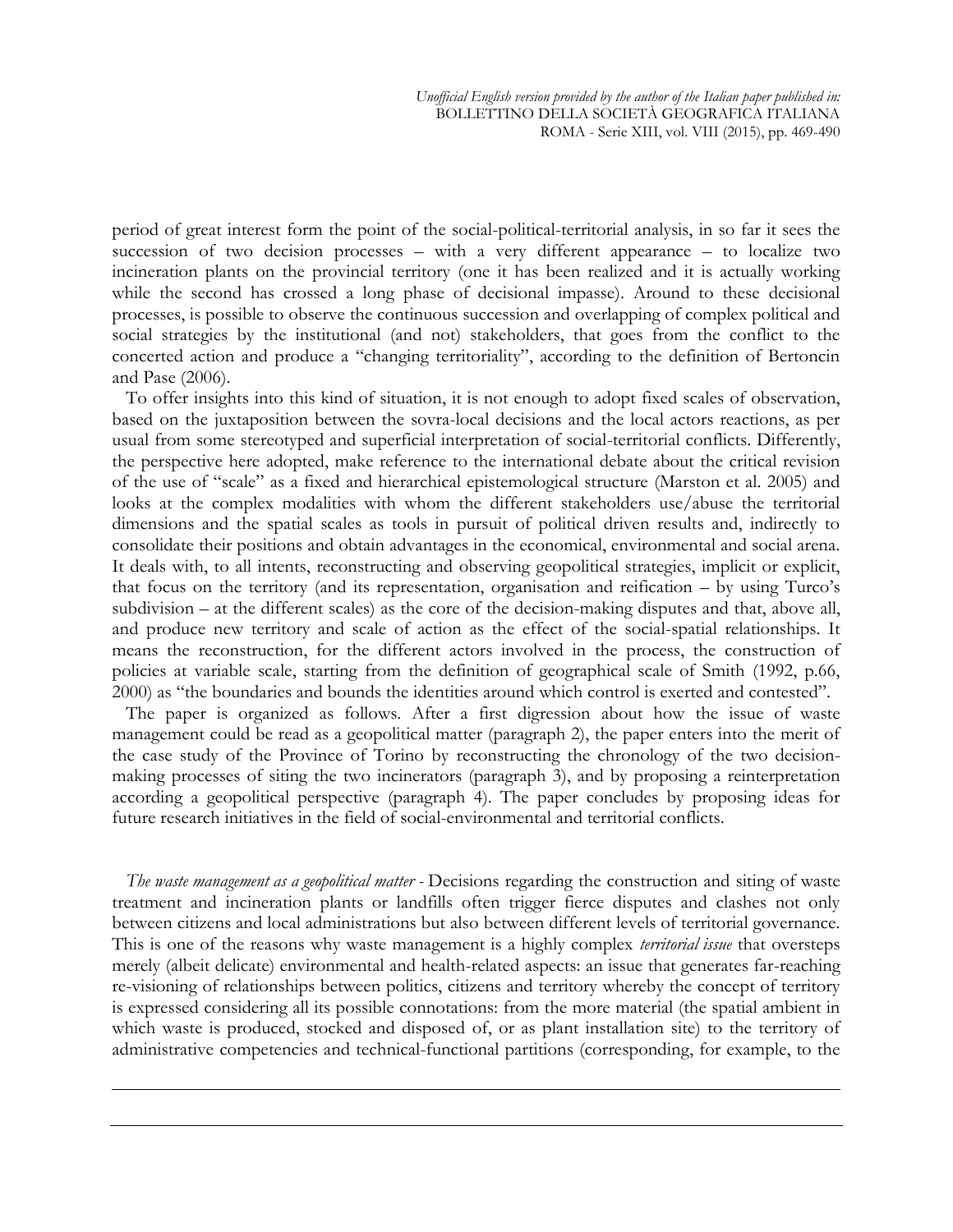various possible divisions of the territory into waste collection and disposal catchment areas); from the territory as a place in which to live, lived in and arrogated (also forcibly) by the resident population, to the territory as an expression of the strategies and relations of power between political actors who operate at different scales (Faggi, Turco, 1999; Osti, 2002; Esu and Sistu, 2003).

 This nexus justifies a geopolitical reading of the "issue of waste" where the term geopolitical is not adopted a-critically, according to its undeniable evocative power (which has, however, seriously comprised use of the term)  $(3)$ . Rather, such use must be consciously inspired by those theoretical reflections that have revealed its utility as a critical key for interpreting reality and political phenomena, stressing their link with the territory (Reuber, 2000)<sup>4</sup>. Whether geopolitics is considered to be the expression of a relationship of strength between the different powers that act on a territory (according the Lacoste definition of internal geopolitics)  $(5)$ , rather than the confrontation of different imaginaries, rhetorical, identity representations of the world or even as the emergence of new political and social movements mobilised in territorial conflicts at different scales, as in various fields of research of critical geopolitics (Routledge, 1992, 1996; Ó Tuathail, 1998; Dodds, 2001), attention must always be focussed on the way in which political relations and relations of power continuously *produce territory* in a constant process of reformulation of the scales of action, confrontation and relationship between social and political partners (MacKinnon, 2010). According to Reuber (2000, p. 38) "the focal point of political geography changes to the examination of those geographies that are produced and reproduced by actors from varying positions of power".

 In recent years, a large swathe of literature has addressed the topic of territorial scales as a social construction through which actors produce territory and relational contexts (Cox, 1997) (<sup>6</sup>). If the idea of scale as an intrinsic property of space, fixed and external to social processes, is abandoned, it is, therefore, the outcome of a process "that is always deeply heterogeneous, conflicted and contested. Moreover, spatial scales are never fixed, but are perpetually redefined, contested and restructured in terms of their extent, content, relative importance and interrelation" (Swyngedouw, 1997, p. 140). Therefore, the production of territory is the offshoot of geopolitical relations insofar as the actors exert their own *politics of scale* on the territory, that can reproduce scales already wellconsolidated in social organization (e.g. the administrative network) or abandon these in order to produce new scales of relations, more conducive to the interests of the various political actors involved  $\binom{7}{1}$ . Although discussed and elaborated from a theoretical point of view, the reference to

<sup>(3)</sup> John Agnew (2002) argues that a certain rejection of geopolitics stems from a-critical use of the term, as a self-evident, innocent and ingenuous concept. However, the fact of not using the term geopolitical does not imply that geopolitical behaviours and acts are no longer adopted in international relations and those inside various national States. For further reading regarding current use of the concept and its political and ideological implications, see also Murphy, Bassin et al. (2004).

<sup>(4)</sup> This interpretation of "geopolitics" has been at the base of Gaetano Ferro distinction between political geography and geopolitics, (This latter seen as policy of the environment, of the territory and of the international relations) (Ferro, 1994).

<sup>(5)</sup> Lacoste (2003) argues that the concept of geopolitics can be used to define the study of relations of power between various actors in a more or less defined territory where the actors comprise various figures from the State to political movements, social groups and so on.

<sup>(6)</sup> A number of authors have provocatively suggested that scale as an interpretative category of territorial organization should be abolished (Marston et al., 2000) as it encourages interpretation of political and social relations based on a priori contrapositions (e.g. between local and supra-local), overlooking the real nature of the relations of power between the actors.

<sup>(7)</sup> MacKinnon (2010) argues that a fundamental distinction exists between politics of scale and scalar politics insofar as the former express the scalar dimension of politics (i.e. the fact that certain policies or political relations are exercised at and privilege one or more scales)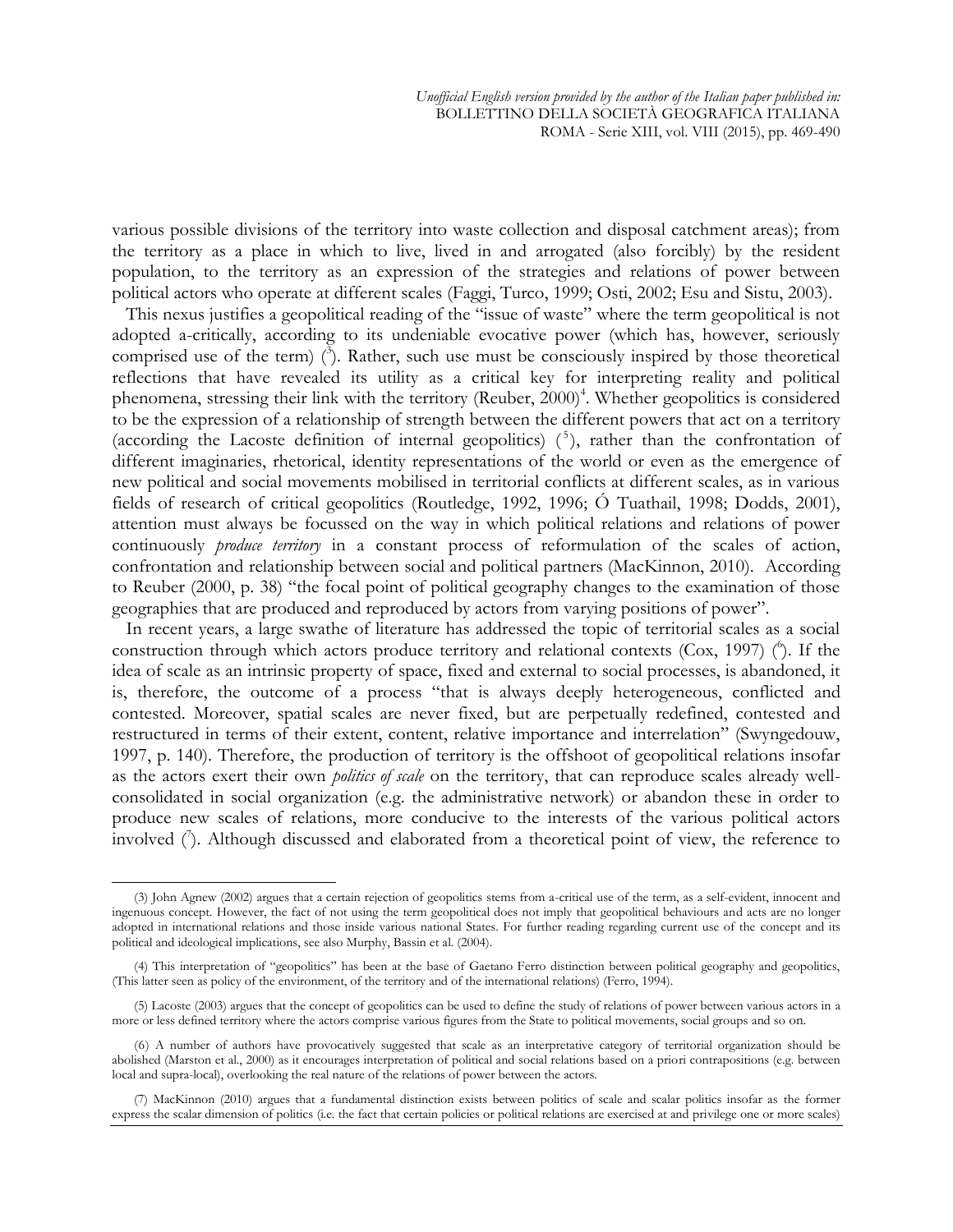such spatial policies is still poorly used and under-used to analyse empirical cases. Nevertheless the use of the scale as a geopolitical tool is evident in the case of Torino, discussed in this article, in which siting of the first (and of a hypothetical second) incinerator has generated a continuous process of re-formulation of the reference territorial scales through redefinition of territorial partitions and continuous overlap of relational and decisional levels amongst the various types of actors.

 Conflict offers a privileged view of the effects of these relations between politics and territory. In fact, conflicts with the population unleashed by siting of an "undesirable" infrastructure such as an incinerator or a landfill (<sup>8</sup>) can be motivated only partially by dubbing these as localist and assertive, usually labelled as NIMBY according to which "people have positive attitudes towards something until they are actually confronted with it, at which point they oppose it for selfish reasons" (Wustenhagen et al. 2007, p. 2685). A wide array of national and international studies (Kahn, 1994; Murdoch and Marsden, 1995, Emani et al, 1997; Bobbio and Zeppetella, 2003; Mengozzi, 2011) has demonstrated that these conflicts can be read and interpreted in a variety of different ways. Although the local dimension is certainly pivotal in explaining the development of social protest movements (Reuber. 2000) (<sup>o</sup>), other scales, actors and interpretations have assumed considerable importance in settling the debate on conflicts, in particular with regard to the issue of waste (Davies, 2005). Examples include various studies that have focussed on analysing the arguments adopted by both opponents and supporters of a work highlighting, for example, the ability of those involved in the protest to harness alliances and synergies with actors located at other than local scales, with the aim not so much of protesting against a single case but against a certain more general vision of the problem at the origin of the conflict (Bobbio and Dansero, 2008).

In the case of waste, for example, what is being contended is almost never the individual work but rather the utility of the incineration plants or landfills, asserting the need for transition towards more efficient scenarios based on high percentages of sorted waste, on recovery and recycling of the materials, moving towards minimum thresholds of unsorted waste to be dumped/incinerated (Viale, 1995; 2008; Angelini, 2009).

This is a considered a shortsighted view as the question of waste is first and foremost cultural, perpetuated by a throwaway mentality and consumerist approach to goods and products. In other words, an excessively technical vision based on the conviction that the problem can be solved by increasingly efficient, ever more sophisticated systems is challenged. Indeed, one of the criticisms

 while the second considers the way in which scales are continually created and produced by political action and relations without referring to pre-existing levels or arenas. Reference is made below to the second definition of the concept of politics of scale.

<sup>(8)</sup> The conflicts that have arisen regarding the siting of an infrastructural work concern not only the field of waste management but are comprised, more generally, amongst those territorial conflicts that concern various uses of the territory (from the construction of major transport infrastructures to the siting of energy production plants or recovery of nuclear residues and waste and other), all targets of different forms of protest and contestation.

<sup>(9)</sup> Consider, for example, the contribution of Political Ecology in analysing environmental protest movements and conflicts (although clearly distant from a NIMBY perspective). Renewed interest has been kindled recently in Political Ecology, in particular amongst geographers, legitimised by the fact that "key theoretical concepts in human geography – such as place, region and scale – have long been integral to political ecologists' analyses of human-environment relations" (Neumann, 2009, p. 398). In particular, the concept of "terrain of resistance" (Routledge, 1992) clearly expresses the local matrix of conflicts stemming from contrasts between supra-local actors and resistance groups of various types and composition regarding access to local resources and ground use (strands of study that have gained ground in particular but not only in the Global South).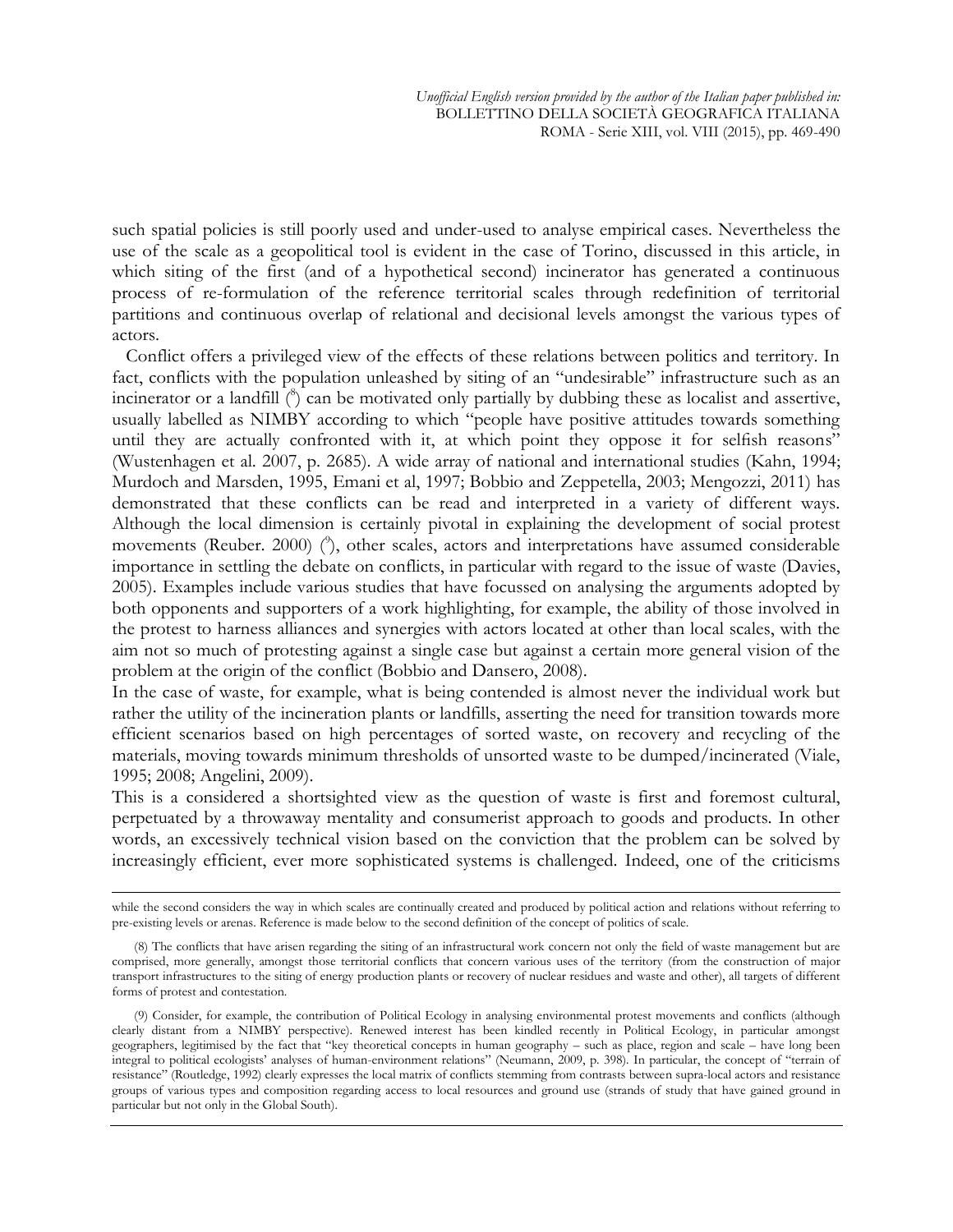made to incinerators and landfills is born from the possible interference between these infrastructures and the public authorities' interest of insisting on separate collection and recycling practices, if there is availability on-site other modes of cheaper disposal (Seltentirch, 2013).

 On the other hand, the siting of an infrastructure need not necessarily be viewed as a negative phenomenon to be avoided. On one side, there are examples where incinerators are a disposal policy preferred than landfills and does not find particular opposition from the population. It is the case of the northern European countries (e.g. Austria, Belgium, Denmark, Germany, Netherlands and Sweden) where the rate of incineration exceeds or is close to the 50% of the total disposed wasted of and the use of landfills is almost non-existent (Ispra, 2014 ). On the other side, the management (through service companies) of landfills and incinerators can offer to public authorities interesting occasions for investment and earnings and, consequently, encourage a certain degree of territorial competition to host these. This is even truer at a time of a particular public authorities resources contraction in Italy and elsewhere. Managing a plant such as an incinerator could be interesting for various reasons: it involves production of energy that can be sold; waste collection companies pay a tariff for each tonne of waste conferred; an incinerator considerably reduces waste management costs for the municipality where it is installed which also has access to significant monetary compensation; lastly, government incentives may considerably boost income deriving from management of the plant  $(^{10})$ .

 Also for these reasons, interpreting the decisional processes of waste policies as mere contraposition between fixed scales (for example, between local and supra-local scale) appears to be reductive and simplistic. Amongst others, environmental governance literature has demonstrated the fragility of decision-making processes with regard to the relationship between the different scales of territorial governance (Bulkley et al., 2003, Termeer et al., 2010): even where more or less sophisticated forms of participation are adopted (within what is defined in the European context as multi-level governance, introduced specifically to cater to the need to involve much broader interests in public decision-making), it is still difficult to get effective and, above all, unanimously shared results (Davies, 2005). Therefore, we consider useful to propose an approach to waste-related decisional processes and conflicts based not merely on reconstructing the conflicts, their causes and actors involved but considering the contraposition between public power and citizens and among scales.

Rather, we are interested in verifying that it is not possible to reason in terms of fixed scale when considering the issue of waste which involves not only one reference territory and actors that interact at the same time on multiple, different territorial scales, constructed more or less consciously by such actors through geopolitical type strategies and actions. The result is that the reference area of decision-making is never just one, but several opposite territorialities at different geographical scale are in place and they are built more or less consciously through geopolitical strategies and actions.

 $\overline{a}$ (10) In Italy since 1992 there is an incentive scheme (called CIP6), which considers that the energy generated by an incineratorgenerated can be assimilated to energy on from renewable sources. For a long time, incinerator management firms have been able to sell energy combustion process with a price around three times higher price than those who produce energy from conventional sources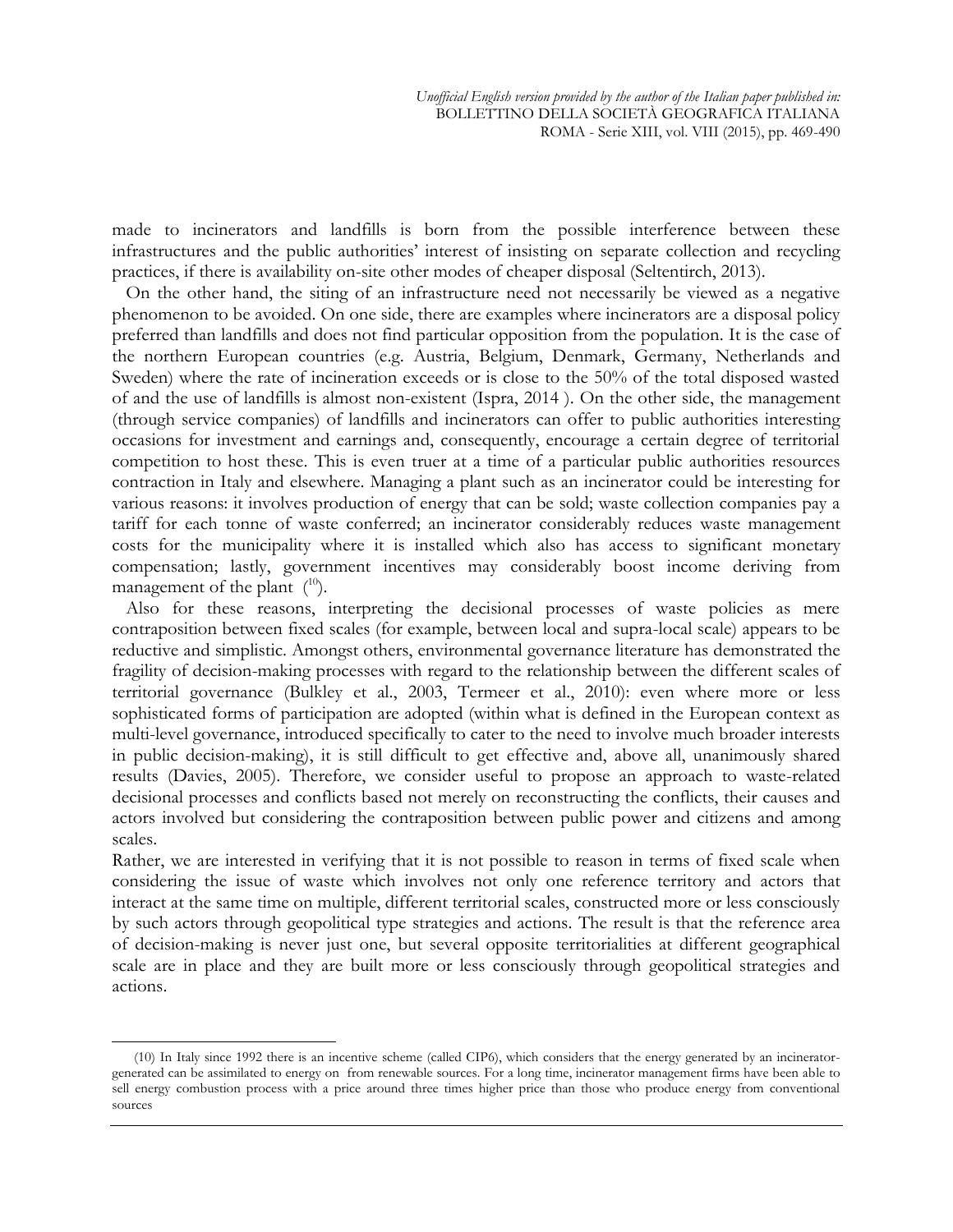*Incinerators in the waste management policy of the province of Torino*  $\binom{11}{1}$  - In the last ten years, two very different decision-making processes regarding the siting of two waste incineration plants have been adopted in the province, located in North-West Italy and comprising the metropolitan area of the city of Torino. The debate regarding the need to install one or more incinerators in the territory of the province was triggered originally at the end of the 1990s following saturation and subsequent closing of the Basse di Stura (<sup>12</sup>) landfill, the largest in the Region located inside the city of Torino. In 1998, on the basis of the Provincial Plan, the Province (competent for waste management) forecast a 5% reduction in waste production, a concurrent up to 50% increase in separate waste stream collection and installation in its territory of three incinerators (located in a central position in relation to the three management areas of the Province) (Fig. 1) able to guarantee autonomous waste management. This plan marked the start of a complex decision-making process for siting of the first incinerator.

 *1998- 2005: the first incinerator. -* The decisional process regarding siting of the first incinerator was characterised by the Province's decision to initiate a participative process (dubbed "Don't refuse to choose") open to local authorities (all Municipalities potentially affected by the incinerator) and with a broad consensus of institutional and technical actors (such as the agency for protection of the environment) (<sup>13</sup>), in order to select a suitable and as far as possible jointly agreed site (Bobbio, 2002, 2003; Bonjean e Pilon, 2003, Lippi, 2008). The Province's decision to adopt a participative approach reflects its intention to avoid, as far as possible, being faced with an exclusively technical choice, inevitably obstructed or impeded by local oppositions. The process was intended to promote collective definition of decision-making criteria for selection, from a broad set of possible sites proposed by the Province, of the two most suitable sites to host the incinerator and a service landfill ( <sup>14</sup>). The decision-making process, which lasted 17 months, resulted in identification (after various screening phases) of two sites (Volpiano and Chivasso, North of Torino) in December 2001.

 Despite various not particularly violent protests and the setting up of various local committees, the negotiators accepted the results of the process. However, this success was subsequently undermined by party politics on conclusion of the participative process: on the one hand, the Municipality of Chivasso decided not to make available the site identified in its territory (as a result,

 <sup>(11)</sup> The facts reconstructed are antecedent to the entry into force of Law No. 56 of 7 April 2014, which led to the replacement of the Province of Torino with the Metropolitana City of Torino (whose territory is coincident with that of the Province). Therefore, the effects of this territorial reorganization are not taken into account in this paper.

<sup>(</sup> <sup>12</sup>) The Basse di Stura landfill, with a capacity of more than 23 million m3 and a surface area of 890,000 sq. m was closed in 2010. It is managed by AMIAT spa, owned 99% by the Municipality of Torino and which also deals with the waste collection.

<sup>(</sup> <sup>13</sup>) The 45 participants at the first table included: the Chairman (Councillor for the Environment of the Province of Torino); 23 mayors; 17 representatives of local communities (associations and committees); 4 representatives of waste treatment consortia/companies.

( <sup>14</sup>) The Province had provided the actors involved with an intentionally broad list of 17 sites, without any particular indications as regards site or of a technical nature, as a basis for discussion. These criteria belong to three categories: accessibility; environmental impact on the population; spill over on the local natural, environmental and cultural system. Based on these criteria several maps of possible locations have been built and compared, contemplating and assessing various hypotheses and proceeding by progressive elimination to identify the most suitable sites. Together with this main objective, the actors also agreed on the rules regarding controls, safety and monetary and territorial compensations tied to construction of the works (Bobbio, 2002).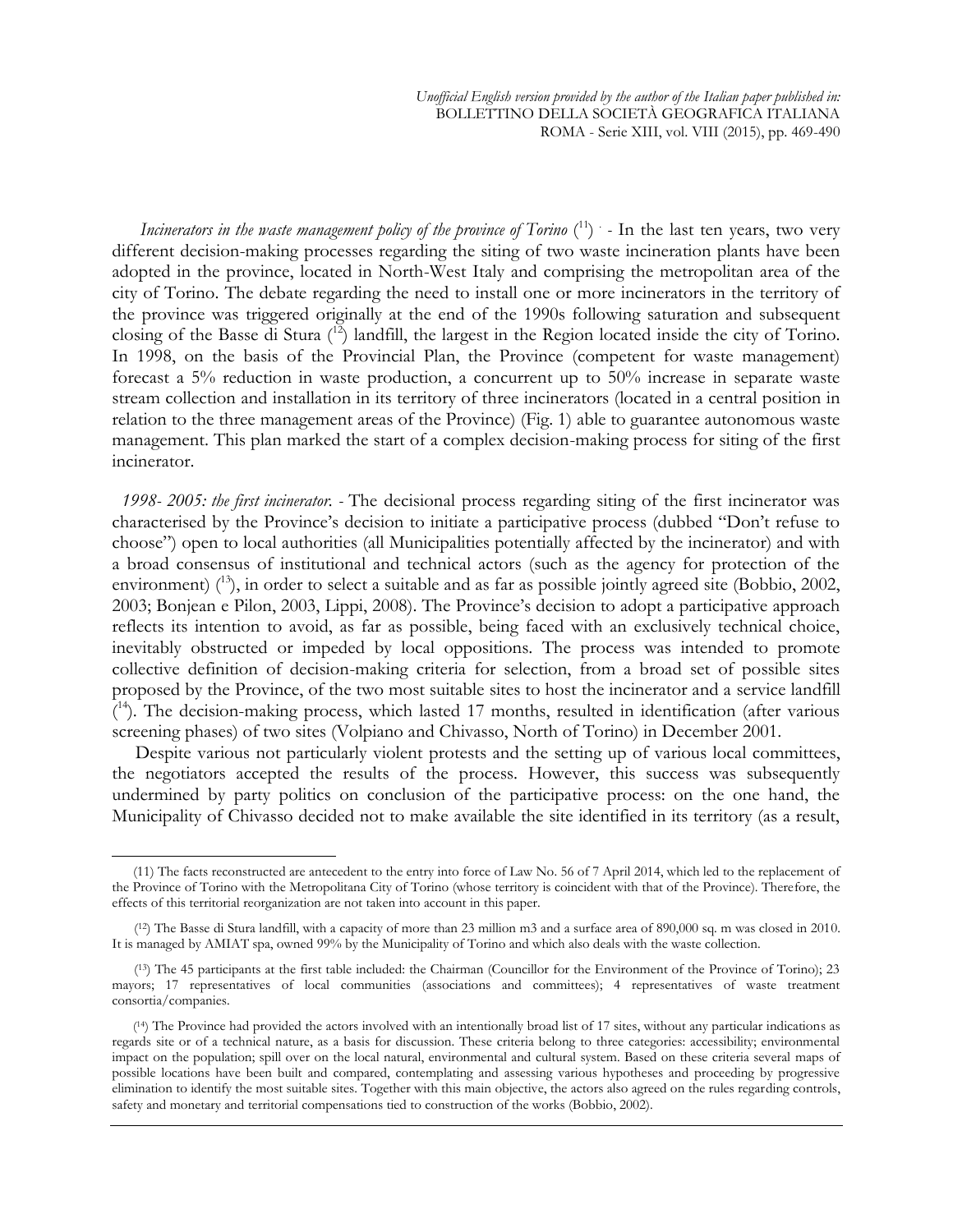*Unofficial English version provided by the author of the Italian paper published in:* BOLLETTINO DELLA SOCIETÀ GEOGRAFICA ITALIANA ROMA - Serie XIII, vol. VIII (2015), pp. 469-490

the Municipality of Volpiano which, at this point, had become the only possible site for the incinerator, also backed out); on the other, the Municipality of Torino, considering the amount of compensation to be paid to other municipalities, proposed its own site to host the incinerator $(^{15})$ (Fig. 1)



Fig. 1 –The subdivision of the province into three management areas (PPGR 1998) and location of the first incinerator "Gerbido".

Source: Lartu (www.lartu.polito.it) from Puttilli, Tecco (2016).

( <sup>15</sup>) This site is located in the Gerbido area of Torino, on the south-west outskirts of the city, and belongs to GTT, a company owned by the Municipality of Torino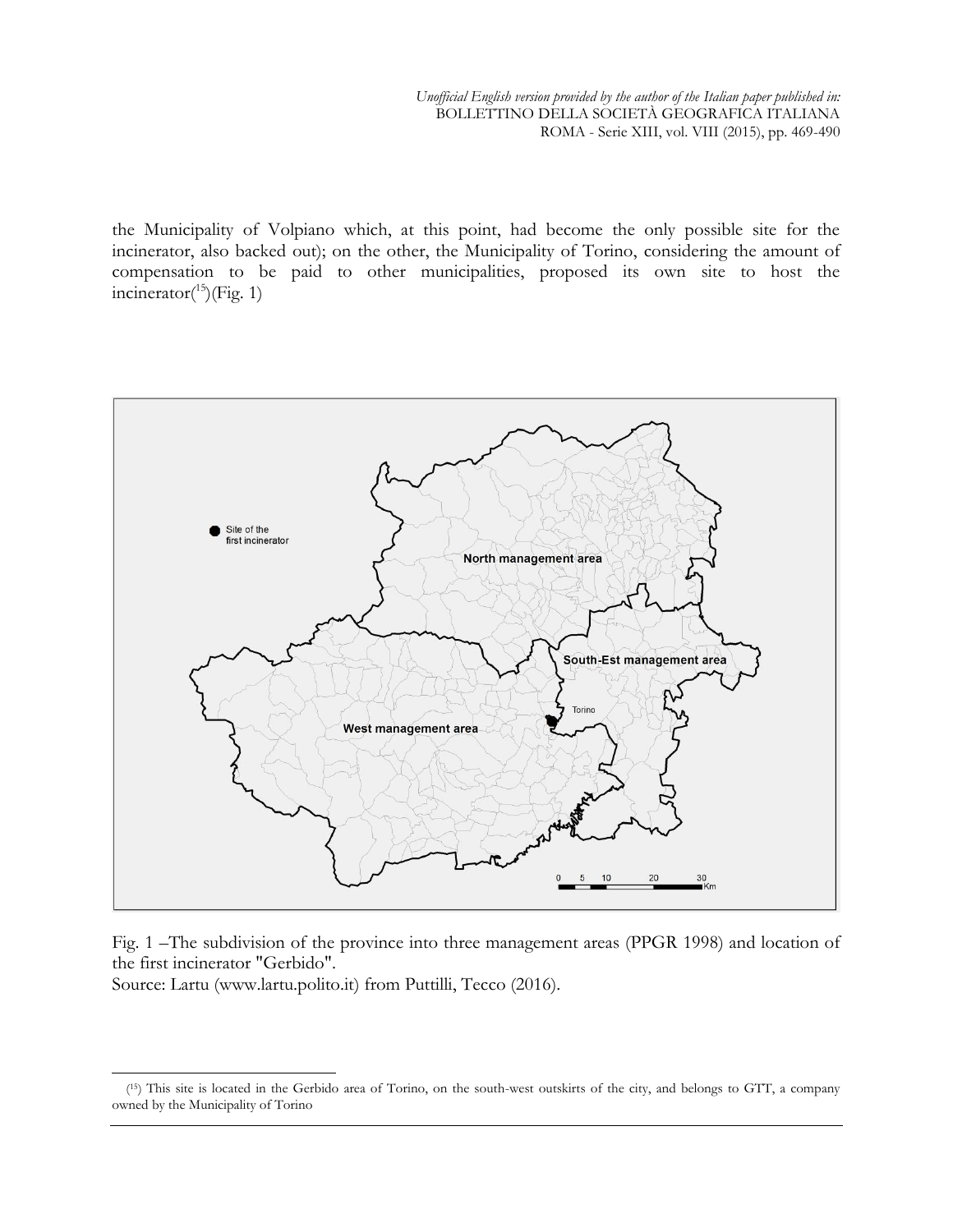It is worth noting that, at the same time, the Municipality of Torino acquired 95% of the shares of TRM Spa, a consortium set up in December 2002 for the design and future management of the incinerator.

The particular interests of the involved parties (related to the presence of incentives and possible revenues as well as to municipal employment prospects within the company) stand opposite to the general interests enshrined through the NRDS process. On this basis, the Municipality of Torino decides to assert its greater negotiating power. This reversal is also made possible by a exceptional situation that has been created around the provincial waste management: according to the Regional Law 24/2002, in fact, the organizational and management skills should have to pass by the Province to the ATO Optimum Territorial Area (ATO) an independent body appointed by the local municipalities and in which all members have equal voting power  $(16)$ . Notwithstanding the regional regulations, in the case of Torino, the ATO can not be established until 2005, as the City of Torino for a long time refused to approve for its establishment. This implies that the Province (definitely more influenced by political factors and the relative weight of the different municipalities) maintains the leadership of the decision-making processes about the location of incinerators.

The site identified in the South of Torino, along the border between two of the three management areas, imposed redefinition of the territorial set-up of the Provincial waste system, eliminating the division into three management areas and reducing the number of incinerators planned for the territory from three to two (one to the South and one to the North of the city).

It is estimated, that the range of the incinerator of Gerbido can cover a portion of the territory corresponding to the city of Torino with the south-central portion of the province, while a second incinerator would be needed to meet the demand for disposal from the cities in the North belt of Torino (Chieri and Ivrea). The first site has now been identified but the second has still to be defined.

*2005-2011: the second incinerator*. - Siting of the second incinerator gave rise to a different set of problems that emerged at the time of publication of the new waste plan in 2005. The Province's decision not to repeat the previous participative experience but to hold a series of closed, restricted meetings with the single local administrations whose territory could be impacted by the work instead of negotiations open to a broad suite of actors can be considered significant. Although this choice may seem to represent a complete break with the previous period, various decisions taken in this second phase (such as site evaluation criteria, the list of possible sites and also a certain flexibility in accepting demands from the territory) represent a continuation of the previous participative process, thus acknowledging its validity and demonstrating a certain acquisition of expertise by the Province. The main difference lies in the fact that, while the Province had previously renounced direct responsibility for selecting the site of the first incinerator leaving this task to the municipalities, in this second phase it assumed a direct role. Nevertheless, the decision-making process proved to be

<sup>(16)</sup> In Italy, the organization of the waste management system has provided, until 2010, the subdivision of the territory in ATOs in the territories of the provinces, where are organized phases of collection, recovery and disposal of waste. The ATOs, based on a principle of functional autonomy, are in turn divided into further territorial partitions, the waste management basins, corresponding to homogeneous areas identified by specific territorial and socio-economic characteristics.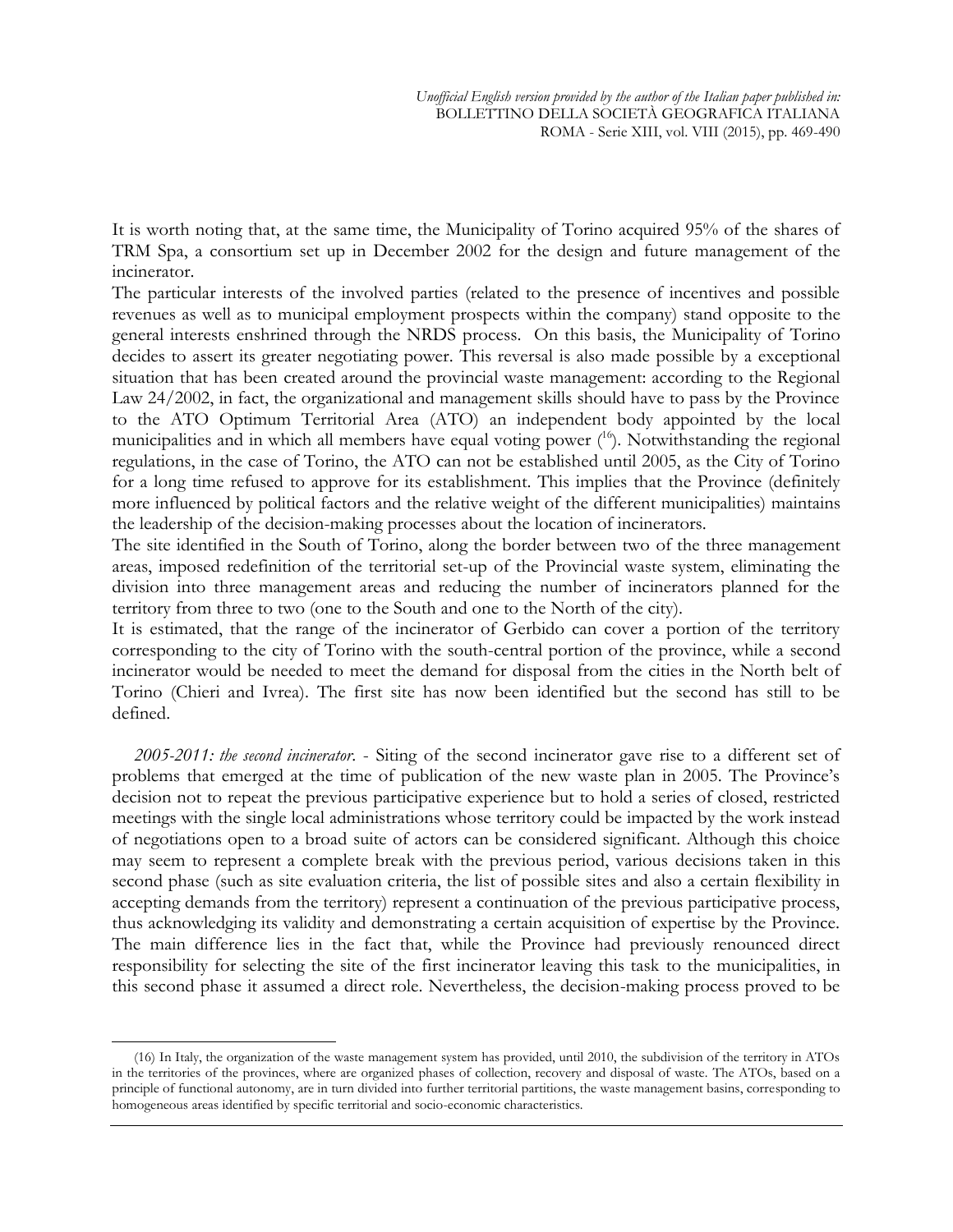highly complex (and has not yet been concluded) due to the many factors and circumstances involved.

First and foremost, because of the extremely strong opposition of the population and of environmentalist associations in the various places that seemed, case by case, to be the most probable candidates for the incinerator. The local protest committees set up in Ivrea and Settimo Torinese were immediately championed by Legambiente, the leading Italian environmental lobby that, as will be seen, made it possible to initiate a significant negotiation process with the Provincial authority and, in particular, to label these movements as Nimby. Secondly, due to a certain level of competition between the municipal administrations that, in some cases timidly and in others more explicitly, bid to host the work. This is the case of at least three Municipalities: Ivrea, Settimo Torinese and Rivarolo. As had already happened for the Municipality of Torino with regard to TRM, in the self-candidature of Ivrea and Settimo Torinese, it is difficult not to perceive the benefits that could derive from management of the incinerator by the respective waste management consortia in the two areas, SCS Spa and SEA Spa, in which the two Municipalities have a broad majority of quotas. This competition tended to further complicate the decision-making, multiplying the territorial scales at which to mediate: between Provincial and municipal scale, between the Province, municipalities and environmentalist associations, between the various municipal administrations and between administrators and the resident population.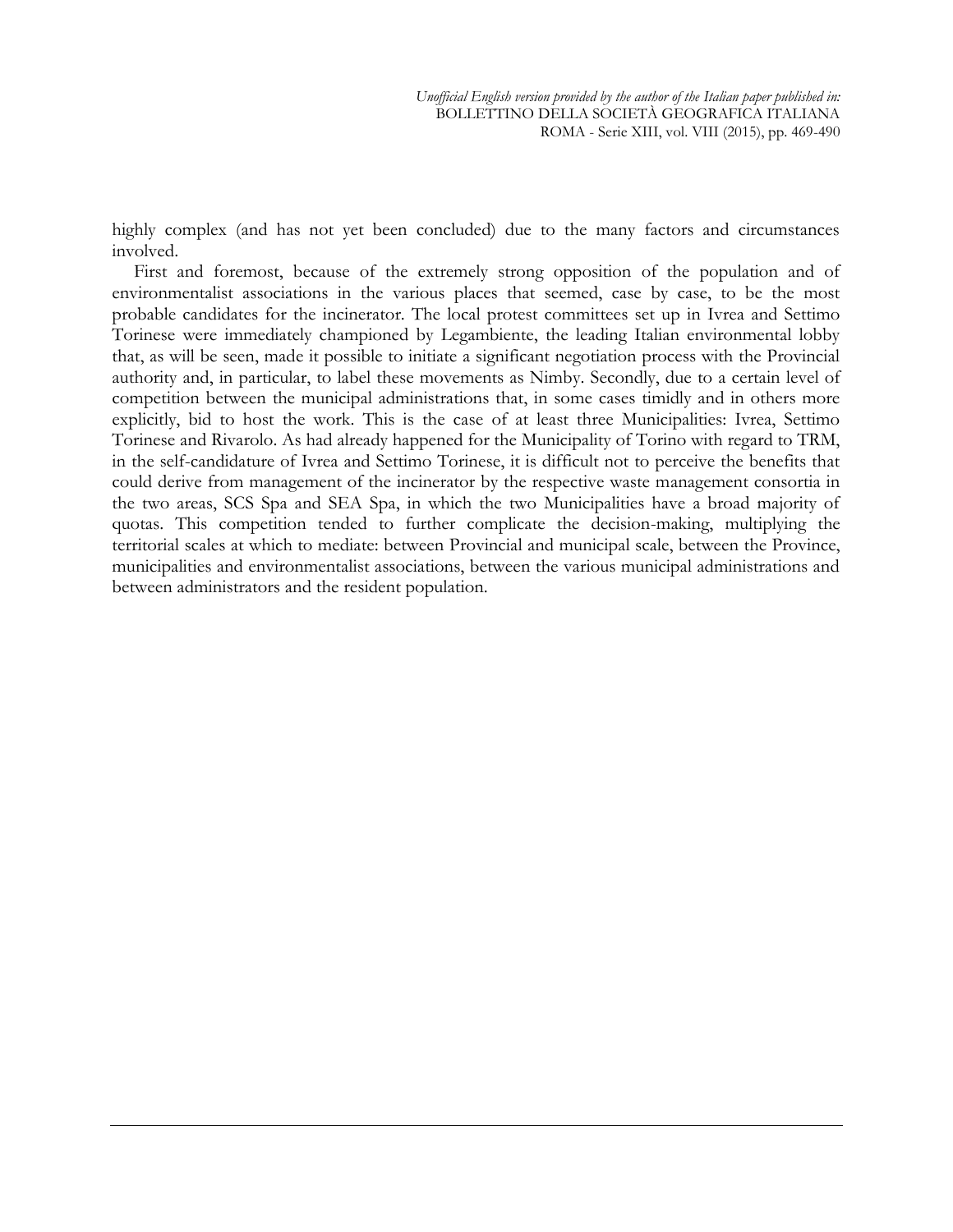*Unofficial English version provided by the author of the Italian paper published in:* BOLLETTINO DELLA SOCIETÀ GEOGRAFICA ITALIANA ROMA - Serie XIII, vol. VIII (2015), pp. 469-490



Fig. 2 – The subdivision of the provincial territory into eight waste management catchment areas according to the 2005 new provincial waste plan and the main candidate municipalities to the localization of the second incinerator.

Source: Lartu (www.lartu.polito.it) from Puttilli, Tecco (2016).

 $\overline{a}$ 

In December 2007, the Province carried out a comparative study of the three Municipalities that had bid to host the incinerator, which identified Settimo Torinese as the most suitable site (an abandoned industrial area particularly suitable from a logistic viewpoint). At this point, conflict with the local committee (dubbed "Settimo non Incenerire") and environmentalist associations became particularly violent: one of the interesting factors in this phase is that the dispute revolved only to a minor extent around alleged fears regarding the quality of the local environment<sup>17</sup> and contested,

<sup>&</sup>lt;sup>17</sup> Certainly, the activity of censure and protection of public health of the "Settimo non incenerire" committee borders on Nimby positions considering, in particular, that the unsuitability of the area is justified by the fact that it previously hosted "polluting" industrial activities harmful for health. However, the committee's ability to enlist Legambiente (to the point of expressing the wish to become a local section of this) provided an occasion to broaden the scope of its interests and contestation, elevating this to a broader level of discussion that cannot be considered NIMBY At the same time,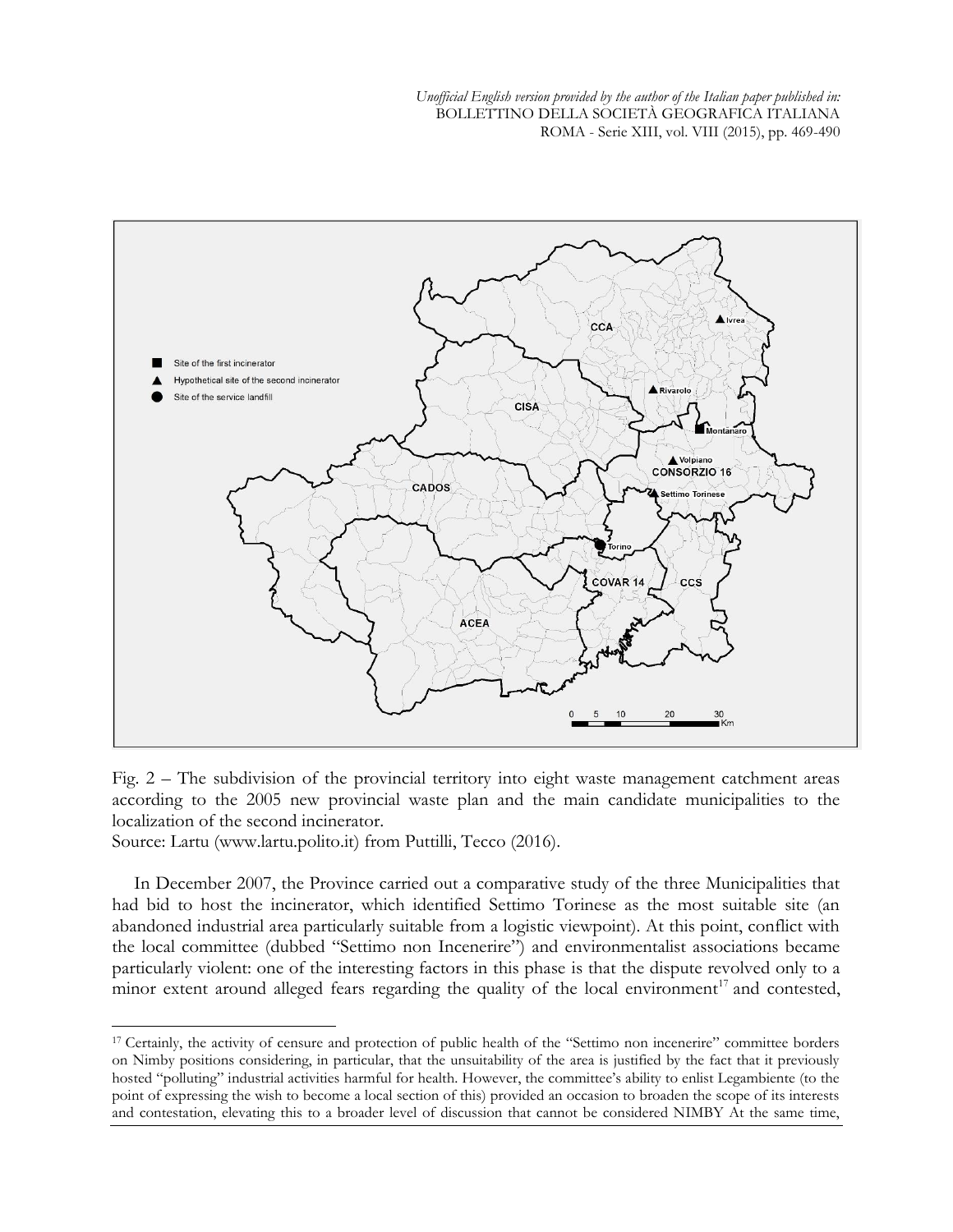generally and specifically, the entire waste policy of the Province (and, therefore, the need for a second incinerator). According to the protesters, the significant reduction in waste production during 2007 (motivated, according to some, by the concomitant global economic crisis<sup>18</sup>) combined with the increase in sorted waste collection to 46.2%, undermined the need for a second plant in the territory of the Province. Legambiente proposed a scenario of a further increase in sorted waste collection, up to 65%, and concurrent application of measures for a further reduction in waste produced.

Faced with these protests, the Province adopted a dialogue-oriented approach, setting up a technical discussion table open to representatives of civil society and of the Province and Municipality<sup>19</sup>. Various alternative scenarios drafted by Polytechnic of Torino adopting the *Life Cycle Assessment* (LCA) *<sup>20</sup>* method were examined (Blengini, Genon, 2008) (Tab. 1).

| Scenario A1 | Increase in sorted waste collection to 52,1%, direct combustion of residual<br>waste into incinerator and disposal of incineration dross into landfill.                                                                             |
|-------------|-------------------------------------------------------------------------------------------------------------------------------------------------------------------------------------------------------------------------------------|
| Scenario A2 | Increase in sorted waste collection to 65,7%, direct combustion of residual<br>waste into incinerator and disposal of incineration dross into landfill.                                                                             |
| Scenario B1 | Increase in sorted waste collection at $52,1\%$ , pre-treatment of residual waste<br>and stabilization of the organic part into landfill, incineration of the dry-<br>lightweight and disposal of incineration dross into landfill. |
| Scenario B2 | Increase in sorted waste collection at $65,7\%$ , pre-treatment of residual waste<br>and stabilization of the organic part into landfill, incineration of the dry-<br>lightweight and disposal of incineration dross into landfill. |

Tab. 1 – Alternative waste management scenario according to LCA analysis. Source: elaboration from Blengini, Genon, 2008.

Legambiente found a local scale supporter in the committee that imbued it with the authority of credible and recognisable partner also as regards local and specific questions.

<sup>18</sup> Waste production in the territory of the Province has dropped from 1,200 tonnes/year in 2006 to around 1,000 tonnes in 2010 (Province of Torino data).

<sup>&</sup>lt;sup>19</sup> The technical discussion table is set up as a place for public debate among public authorities involved in the waste management sector and a representative of local committees and environmental associations, in number of 6 members for each part. The overall duration of the table is fixed in 2 months (from February to April 2008), with the declared aim to verify and quantify the total volume of wastes produced each year on the provincial territory and the effective economic costs of the different waste disposal technologies.

<sup>&</sup>lt;sup>20</sup> LCA is a method of analysis for quantitative assessment of the set of relations of a product with the environment (for example, in the form of energy and material consumption and emissions), considering its entire life cycle: preproduction, production, distribution, use, any recycling and final disposal.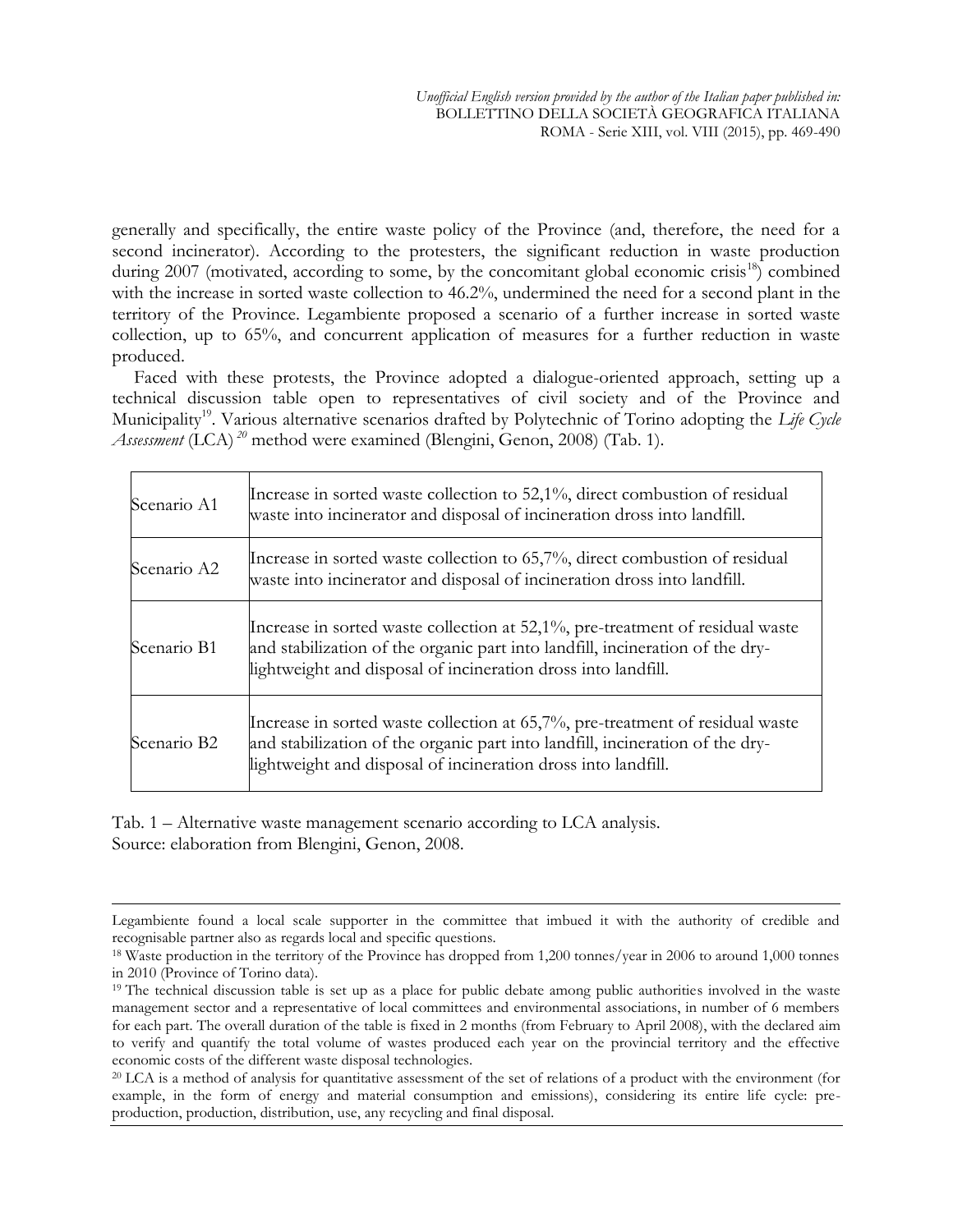In scenarios A1 and A2 two cases of direct combustion into incinerator of residual waste are compared. Both scenarios consider an increase in recycling, up to 52,1% in scenario A1 (the quota foreseen in the provincial waste management plan of 2005) and at 65,7% in scenario A2 (the target proposed by Legambiente). Scenarios B1 and B2 compare two cases with a pre-treatment process of residual waste derived from sorted waste collection, again expected to increase up to 52,1% and 65,7%. Following a specific indication by the Province, the LCA study didn't indicate in the conclusions which of the four scenarios had to be considered as the best. It is worth of interest, thus, to see how the different actors have read and interpreted the results of the study.

Legambiente focused on the issue of the different quota of sorted waste collection. According to it, the study unequivocally demonstrated that "considering each environmental parameter analysed (such as energy, greenhouse gas emissions, human health, ecosystems' quality, resources' depletion and so on) A2 and B2 scenarios are more advisable than A1 and B1" concluding that the construction of a second incinerator wasn't justifiable nor in quantitative, environmental neither economic terms. Legambiente postponed to further analysis the comparison between scenarios with or without wastes' pre-treatment, because on this topic the results of the study were considered "less clear". It is not surprising that the Province focused precisely on this topic. In fact, the Province stated that "concerning the issue of ecosystems' quality, the study demonstrates that there is no big difference between solutions with or without pre-treatment process, that is between scenarios A2 and A1 and between B2 and B1; besides, for what concerns the depletion and consumption of natural resources, the study shows that scenarios that exclude pre-treatment (that is, A1 compared to A2 and B1 compared to B2) are more efficient". Evidently, the Province's remarks didn't compare the different quota of sorted waste collection, while they just contest the theoretical assumption that higher quota were to prefer to lower ones in terms of economic and environmental costs.

The difference between the two comments underlies different geopolitical discourses and intent. While the final remarks of Legambiente are more pertinent with the technical contents of the study and try to contest the provincial plan from a pretended unbiased perspective, those of the Province demonstrates how the choice to realize a second incinerator is partially disconnected from quantitative considerations related to waste management, but actually responds to political and territorial objectives that are less clearly understandable and not completely neither openly debatable.

Although no definitive decision was reached, the data discussed at the table did at least cast doubt on the need to construct another system in the times established by the Provincial plan. On the other hand, worsening of the international economic crisis with a consequent reduction in consumption and waste production and concurrent expiry of the term of office of the Provincial administration seemed to further confirm the advisability of delaying decisions regarding the second incinerator, freezing these until the new administration took office in mid 2009.

The subsequent period was characterised by a phase of substantial impasse in which even the Provincial administration did not seem convinced of the need for a second incinerator. Other hypotheses gained ground, including first of all (August 2009) that of increasing the capacity of the first incinerator and of using this to dispose of all the waste produced in the Region $^{21}$  and, more

<sup>&</sup>lt;sup>21</sup> It is interesting to note how this proposal (submitted in a not clear fashion by personages of the business world involved in politics in various ways) emerged in relation to a change in national legislation that abolishes the ATO together with various aggregations of Municipalities, thus eliminating the need to identify a solution on this scale and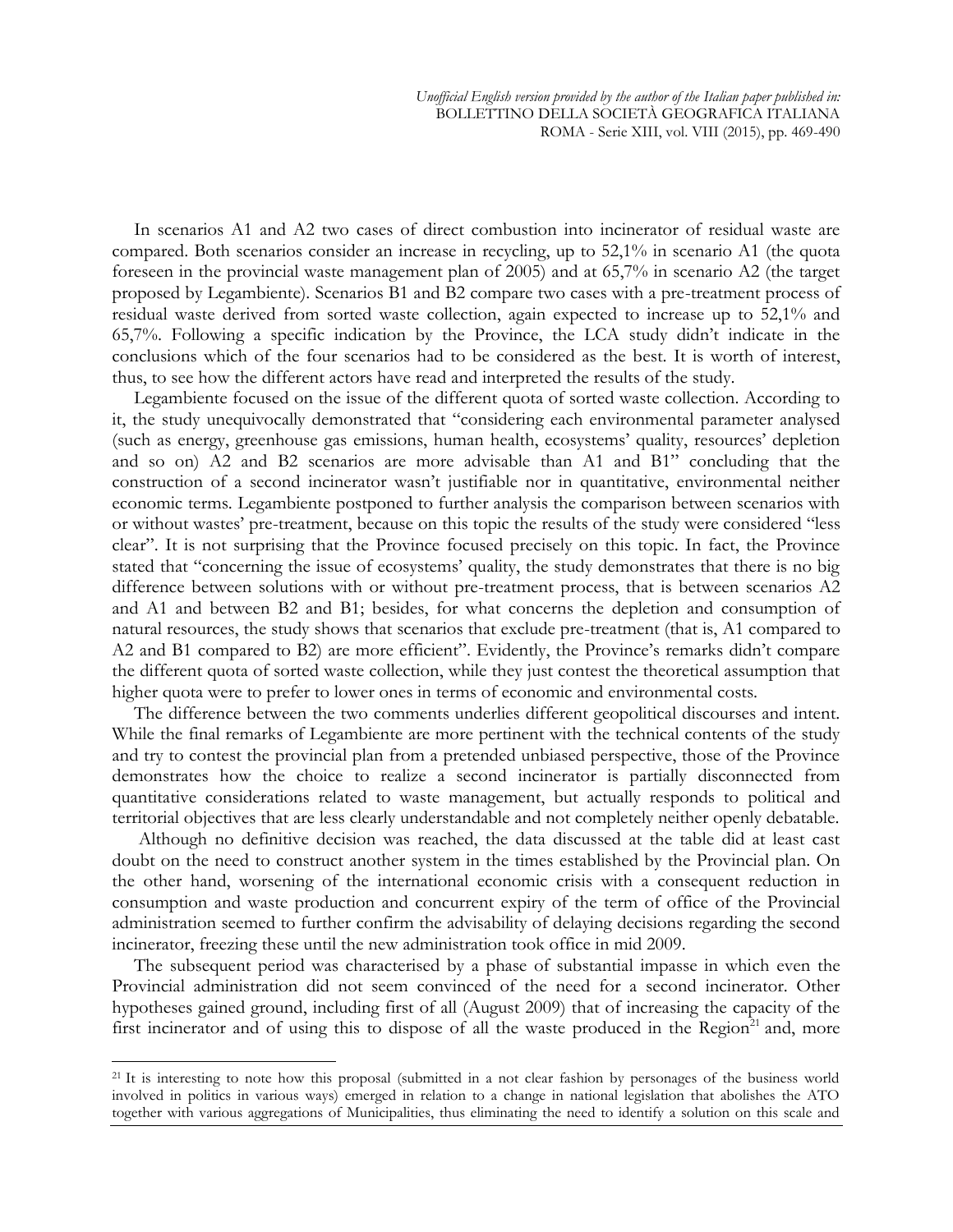recently (September 2011), replacement of the incinerator with another alternative system. This hypothesis of installing a system for the disposal of special (and not urban) waste at Settimo Torinese has recently sparked a certain opposition, with once again the involvement of Legambiente.

*Geopolitics at work.* - Evolution of waste management policies in the Province of Torino is highly complex and does not lend itself to a simplistic examination focussed on only one strand of analysis. As seen above, it would be reductive to assign a central role to health and environmental rather than social and/or economic factors in determining the intentionality of the various sets of actors involved in making decisions. As a proof of that, the influence of external economic factors (such as the global economic crisis or the amendment of various national, regional and provincial regulations) could generate misunderstanding when attempting to reconstruct an exhaustive geography of the factors that have influenced the decision-making processes regarding siting of the incinerators.

Furthermore, interpretations founded on the contraposition between fixed scales (for instance, between the local and the supra-local scale) are inadequate as well. The political strategies adopted by the various actors involved in the decision-making processes regarding the "issue of waste" in the area of Torino have been legitimised through reference to the territorial dimension and have, as outcome, produced new scales of action and of relationships, thus assuming the connotation of more or less explicit political-territorial strategies. In other words, scale and the territory have been adopted as an instrument to pursue political type objectives and can, therefore, be considered to all effects geopolitical strategies.

For example, in the case of the first incinerator the Province adopted an explicit large-scale policy, intended to reproduce the issues present in the territory and mobilitate these around a negotiating table. The intent is political: avoid outbreak of protest and opposition movements in the territory downstream of the decision-making process, inviting local stakeholders to express their opinion ex-ante and to discuss as far as possible transparent and jointly-agreed objectives and selection criteria in a formal, institutionalised decisional forum. Consequently, the decision not to establish a decision-making table in the case of the second incinerator also reflects a clearly evident policy of scale: bi-lateral relations with the single Municipalities possibly interested in the work allow the Province to exert its negotiating power more effectively and, at the same time, to build political consensus and directly control evolution of the decisional process. Therefore, selection of the territorial scale is an important instrument in structuring the decision-making process.

Nevertheless, the outcomes of decisional processes are often unforeseeable as other geopolitical strategies focussed on territorial type factors tend to intervene, changing the cards on the table (fig. 3).

escalating the problem to the competent supra-local scale, i.e. the Region. After dominating local news pages for a few days, the proposal was shelved as absolutely unfeasible, in particular to avoid blocking the construction and installation of the new Gerbido incinerator, which, otherwise, would have had to be rediscussed and partly redesigned.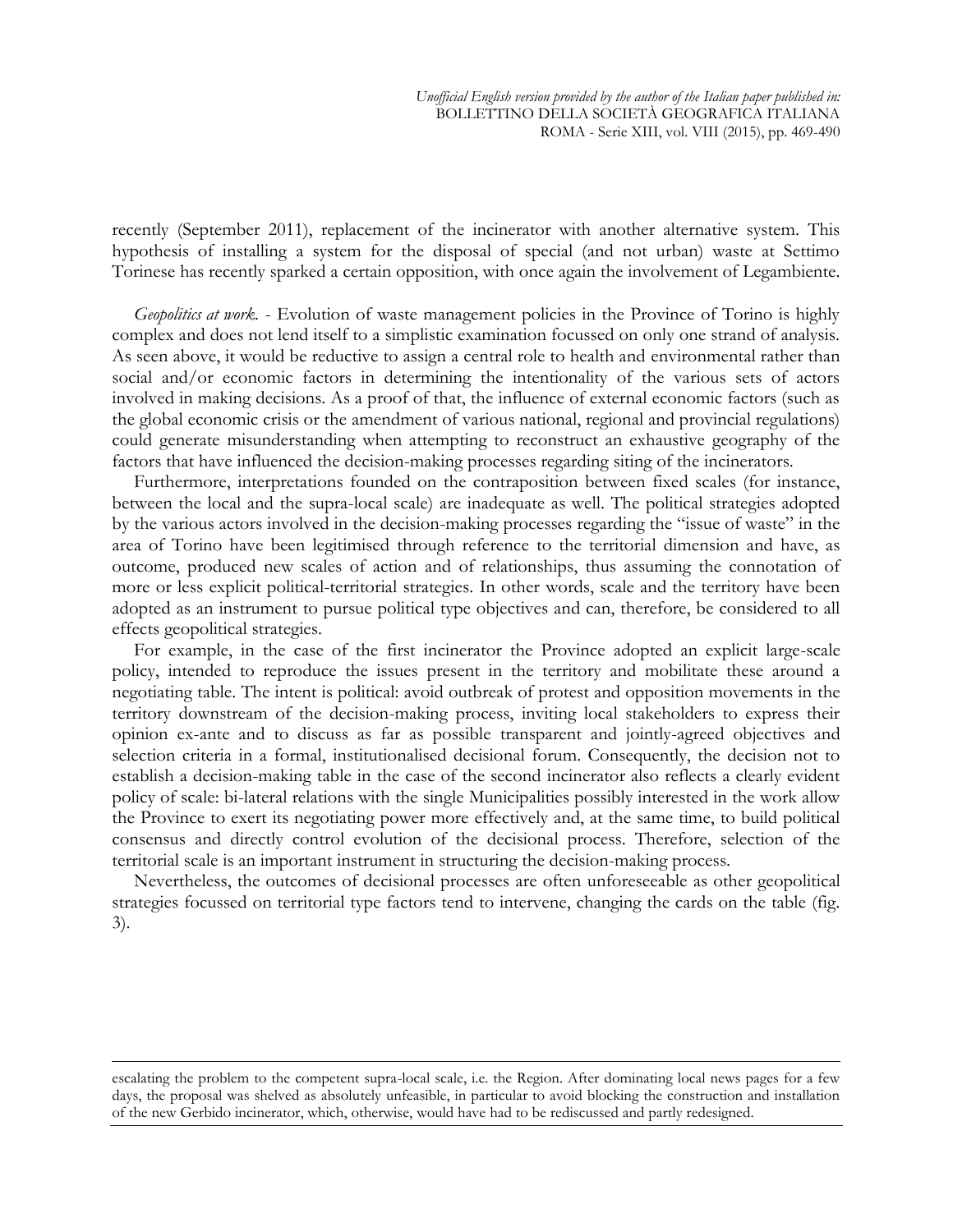*Unofficial English version provided by the author of the Italian paper published in:* BOLLETTINO DELLA SOCIETÀ GEOGRAFICA ITALIANA ROMA - Serie XIII, vol. VIII (2015), pp. 469-490



Fig. 3 – Evolutionary schemes of the different hypothetical sites for the incinerators in the province of Torino and of the consequent spatial subdivisions.

The Torino case demonstrates that incinerators, rather than works to be opposed, constitute appetising economic resources for municipal administrations. Territorial localisation of the plants thus becomes a crucial factor in influencing scale strategies and territorial policies. Therefore, the Municipality of Torino's decision to postpone setting up of the ATO (the territorial waste management authority) and to let the Province manage the decision-making process of the first incinerator can be considered emblematic. In fact, it imbued the Provincial capital with much stronger negotiating power that the city did not hesitate to use, invalidating the results of the participative process, submitting its bid to host the first incinerator and acquiring control of the plant management company (TRM, in which it holds a majority interest).

The outcome of the first decision-making process has major repercussions on the functional organization of the territory, redefining the borders of the waste management areas. This result paves the way to a new season of territorial competition for resources between the Municipalities of the suburbs to the North of the city, faced with the prospect of hosting and managing an incinerator intended to balance that located to the South. Also in this case, modification of the scale of action forges new territorial strategies, excludes a number of Municipalities from the decision-making process while permitting others to participate and form part of this. For the Municipalities in the North of Torino, the possibility of hosting an incinerator (and therefore of not having to send their waste to that managed by TRM Spa) implies the possibility of claiming their territorial and functional autonomy in relation to the Provincial capital.

Selection of territorial scale is also a pivotal point of the action and initiatives of environmentalist associations. In the case of Torino, Legambiente, rather than a simple localist movement, demonstrated that it knows how to broaden the scale of its "terrain of resistance" (Routledge, 1996) to embrace the entire territory of the Province and, more generally, the "waste issue" in its entirety.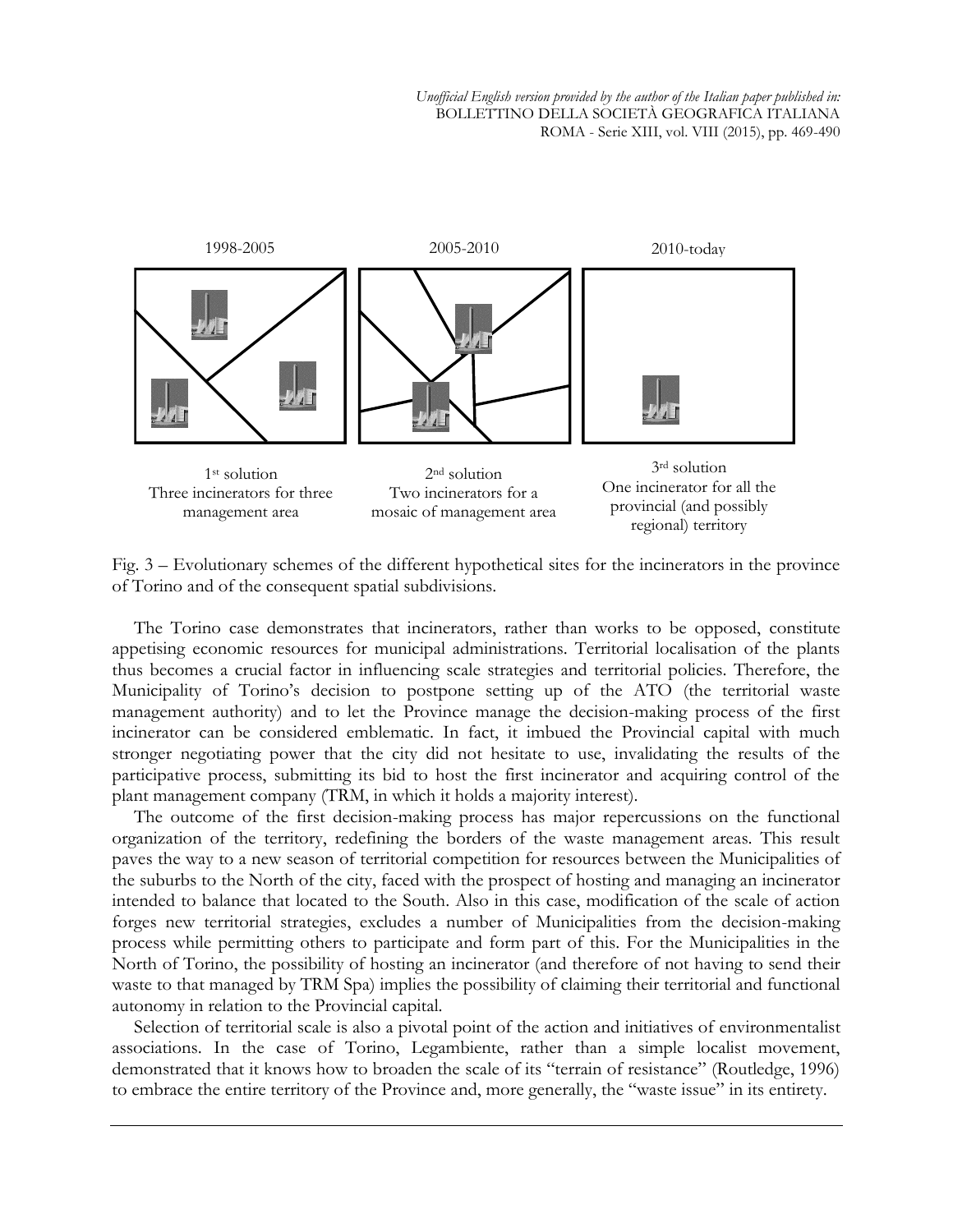The protest does revolve around health or strictly local issues but rather proposes a more general review of Provincial waste policy based on a different logistic organization and on criteria of improved sustainability: reduction of waste produced, promotion of sorted waste collection, support of recycling systems are just some of the actions proposed to redefine the provincial territorial system. Well aware of the (geo)political aspects underlying the behaviour of institutional actors, Legambiente succeeds, setting up a consultation table following selection of the site of the second incinerator at Settimo Torinese, in steering debate towards technical questions, significantly delaying assumption of a decision that, considering the recent waste production trends, would have been too hasty.

*Conclusions. -* Conflicts tied to waste production plants are characterised by various general factors that make it possible to compare various case studies and also particular aspects closely linked to specific situations, defined by actors, resources, policies and local discourses in much broader supralocal reference frameworks (regulatory, political and cultural). Therefore, we consider it interesting to highlight various considerations that may contribute to international debate in the field of geography, political ecology, social sciences and also socio-technical sciences that deal with waste management.

A first consideration concerns the scale of observation of a conflict. Most conflicts are labelled as Nimby and, as such, apparently justify an attitude that takes an external view of local contexts. Nimby type conflicts can be readily ascribed to a general stereotyped model that can be studied from the outside. Local aspects appear as variations on a prefigured, foreseeable theme.

In partial opposition to this attitude, various approaches converge towards the construction of local case studies in an attempt to understand the specificity of the discourses, reasonings and territoriality that are not, otherwise, revealed by an approach restricted to the supra-local scale. In this way, entering the local dimension, the reductive nature of Nimby explanations appears evident, but there is a risk of considering idiographic interpretations not attributable to more general explanations except to a generic opposition to large infrastructures "imposed from above".

Emerging from the opposition between these two approaches is not an easy task. In this paper, a critical geopolitical perspective is proposed in order to analyse the ways in which different actors use geographical scales as a strategic resource within conflicts and decisional processes concerning waste management. This perspective allows researchers and observers to go beyond an inquiry "trapped" within fixed scales of analysis, that considers conflicts and decisions in terms of a contraposition between different geographical scales (for instance, between a local and a supra-local scale). A critical geopolitical perspective reveals that geographical scales are nothing more than interpretative tools.

In the practice of the conflict, social actors are able to move across different scales and to produce constantly new spaces and context of and for action. As a consequence, spatial analysis must consider multiple scales of observation as well, as many as they are practiced and produced by actors. In this perspective, waste geopolitics appear as a privileged case for the analysis of the logics and strategies behind socio-spatial interaction and the capacity of producing new terrains and contexts for the conflict development.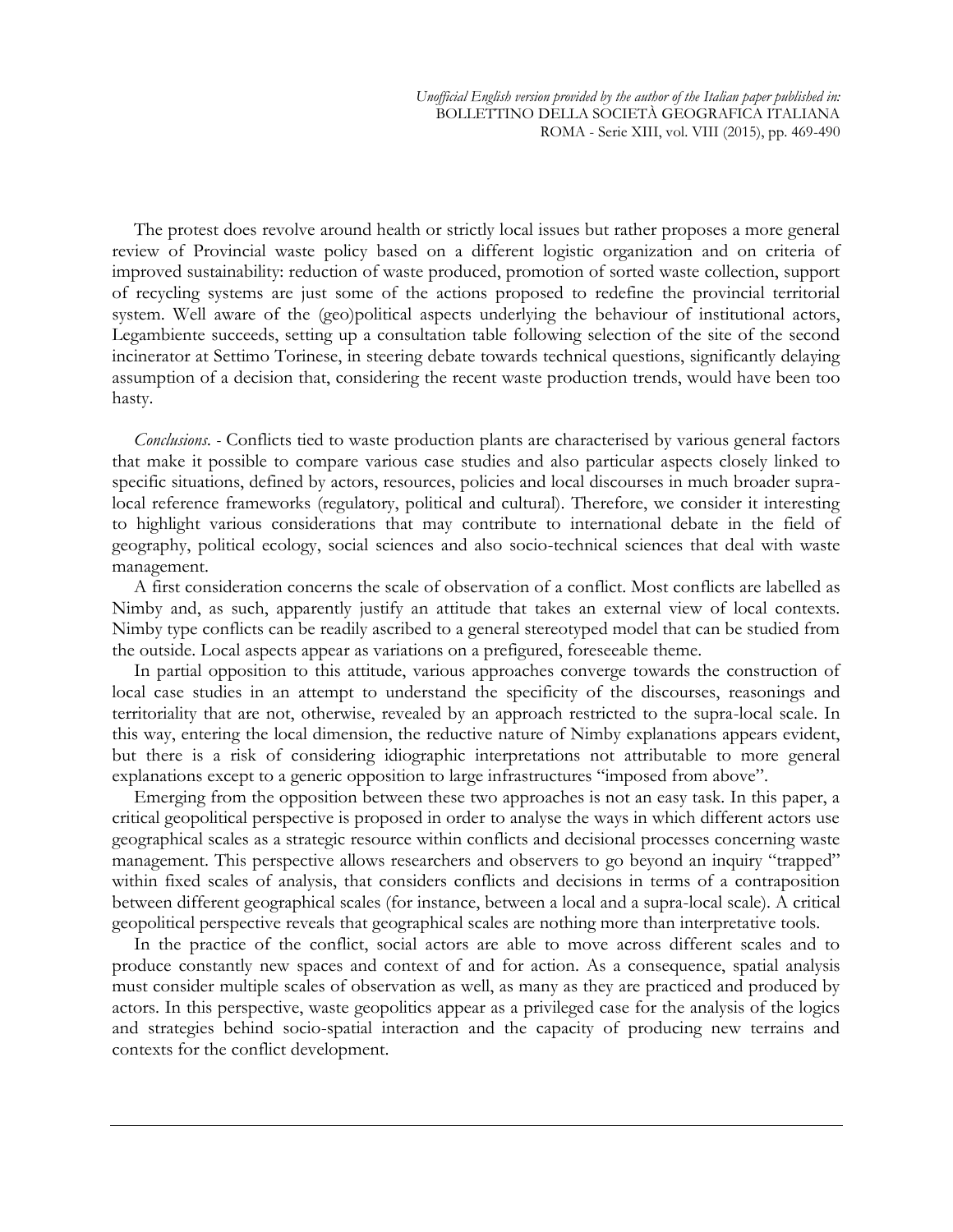## REFERENCES

- AGNEW J., *Global political geography beyond geopolitics*, in: «International Studies Review», 2, 2002, pp. 91-99.
- ANGELINI A., *[Nulla si butta, tutto si ricicla : rifiuti : le criticità, la governance e la partecipazione](http://www.sbn.it/opacsbn/opaclib?db=iccu&select_db=iccu&nentries=1&from=14&searchForm=opac/iccu/error.jsp&resultForward=opac/iccu/full.jsp&do=search_show_cmd&rpnlabel=+Soggetto+%3D+rifiuti+&rpnquery=%40attrset+bib-1++%40attr+1%3D21+%40attr+4%3D2+%22rifiuti%22&sortquery=+DESC++BY+%40attrset+bib-1++%40attr+1%3D31++BY+%40attrset+bib-1++%40attr+1%3D4++BY+%40attrset+bib-1++%40attr+1%3D1003+&sortlabel=Data_discendente&totalResult=1014&ricerca=base&fname=none&brief=brief)*, Milano, Franco Angeli, 2009.
- BERTONCIN M. e A. PASE, *Progetti, attori, territorio, territorialità: una chiave di lettura*, in E. DANSERO e M. SANTANGELO (a cura di), *Progetti, attori, territorio e territorialità. Sviluppo locale tra Nord e Sud del mondo*, Torino, Working Papers del Dipartimento Interateneo Territorio del Politecnico e dell'Università degli Studi di Torino, 28, 2006.
- BOBBIO L., *Approches dialogiques de la localisation d'équipements indésiderables*, in V. HOFFMANN-MARTINOT e C. SORBETS (eds), *Démocraties locales en changement*, Paris, Pedone, 2003, pp. 193- 224.
- BOBBIO L., *Come smaltire i rifiuti. Un esperimento di democrazia deliberativa*, in: «Stato e Mercato», 64, 2002, pp.101-141.
- BOBBIO L., P. MELÉ e V. UGALDE, *Entre conflit et concertation : gérer les déchets en France, en Italie et au Mexique*, Lyon, ENS Éditions, 2016 (in corso di pubblicazione).
- BOBBIO L. e E. DANSERO, *La TAV e la valle di Susa. Geografie in competizione*, Torino, Allemandi, 2008.
- BOBBIO L. e A. ZEPPETELLA, *Perché proprio qui? Grandi opere e opposizioni locali*, Milano, FrancoAngeli, 2003.
- BULKELEY H., A. DAVIES, B. EVANS, D. GIBBS, K. KERN E K. THEOBALD, Environmental governance and transnational local authority networks in Europe, in: «Journal of Environmental Politics and Planning, 5, 2003, pp. 235-254.
- CORONA G. e M. FRANZINI, *Capire l'emergenza rifiuti a Napoli. Un'introduzione*, in: «Meriadana», 64, 2009, pp. 9-25.
- COX K. *Spaces of Globalization*, New York, Guilford, 1997.
- D'ALISA G., D. BURGALASSI, H. HEALY e M. WALTER, *Conflict in Campania : Waste emergency or crisis of democracy*, in: «Ecological Economics», 70, 2010, pp. 239-249.
- DAVIES A., *Inceneration politics and the geographies of waste governance: a burning issue for Ireland?,* in: «Environmental and Planning C: Government and Policy, 23, 2005, pp. 375-397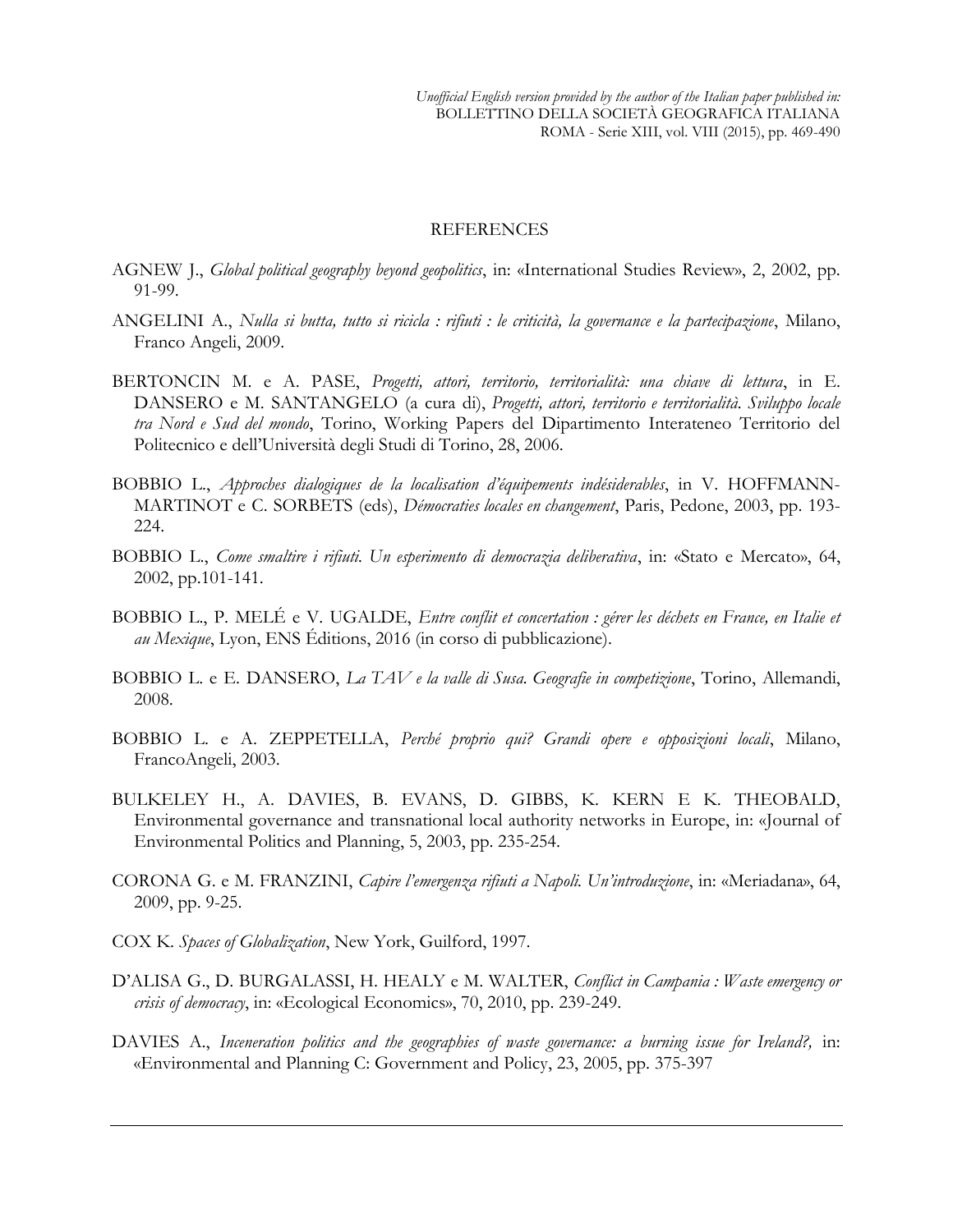- DODDS K J., *Political geography III: critical geopolitics after ten years*, in: «Progress in Human Geography», 25, 2001, pp. 469-484.
- ESU A. e G. SISTU, *Isole, insularità e rifiuti. Tra innovazione e marginalità*, Milano, Franco Angeli, 2003.
- FAGGI P. e A. TURCO, *Conflitti ambientali, genesi, sviluppo, gestione*, Milano, Unicopli, 1999.
- FERRO G., Fondamenti di Geografia politica e geopolitica. Politica del Territorio e dell'Ambiente, Milano, Giuffré editore, 1994.
- ISPRA, *Rapporto rifiuti urbani*, Roma, Istituto Superiore per la Protezione e la Ricerca Ambientale, 2014.
- LACOSTE Y., *Mondialisation et géopolitique*, in : «Hérodote», 1, 2003, pp. 3-6.
- LEGAMBIENTE, *Ecomafia 2014. Le storie e I numeri della criminalità ambientale, Osservatorio Ambiente e Legalità di Legambiente*, Milano, Edizioni Ambiente, 2014a.
- LEGAMBIENTE, *Comuni ricicloni 2014,* Milano, Edizioni Ambiente, 2014b.
- LESBIREL S.H. e D. SHAW, *Managing conflicts in facility siting. An international comparison*, Northampton, Edward Elgar, 2005.
- MACKINNON D., *Reconstructing scale: Towards a new scalar politics*, in: «Progress in Human Geography», 35, 2010, pp. 21-36.
- MARSTON S., *The social construction of scale*, in: «Progress in Human Geography», 24, 2000, pp. 219– 241.
- MARSTON S., J P III JONES and K. WOODWARD, *Human geography without scale,* in: «Transactions of the Institute of British Geographers», 30, 2005, pp. 416–432.
- MENGOZZI A., Il Gis del mio cortile. Storia e critica del termine Nimby con analisi spaziale ed ausilio del GIS, Bologna, Dipartimento di Storia, Culture e Civiltà, Università degli Studi di Bologna, Storicamente, 1, 2011, [http://storicamente.org/quadterr1/mengozzi\\_sidebar.pdf](http://storicamente.org/quadterr1/mengozzi_sidebar.pdf)
- MURPHY A.B., M. BASSIN, D. NEWMAN, P. REUBER e J. AGNEW, *Is there a politics to geopolitics?*, in: «Progress in Human Geography», 28, 2004, pp. 619-640.
- NEUMANN R.P., *Political ecology II: theorizing region*, in: «Progress in Human Geography», 34, 2009, pp. 368-374.
- OSTI G., *Il coinvolgimento dei cittadini nella gestione dei rifiuti*, Milano, Franco Angeli, 2002.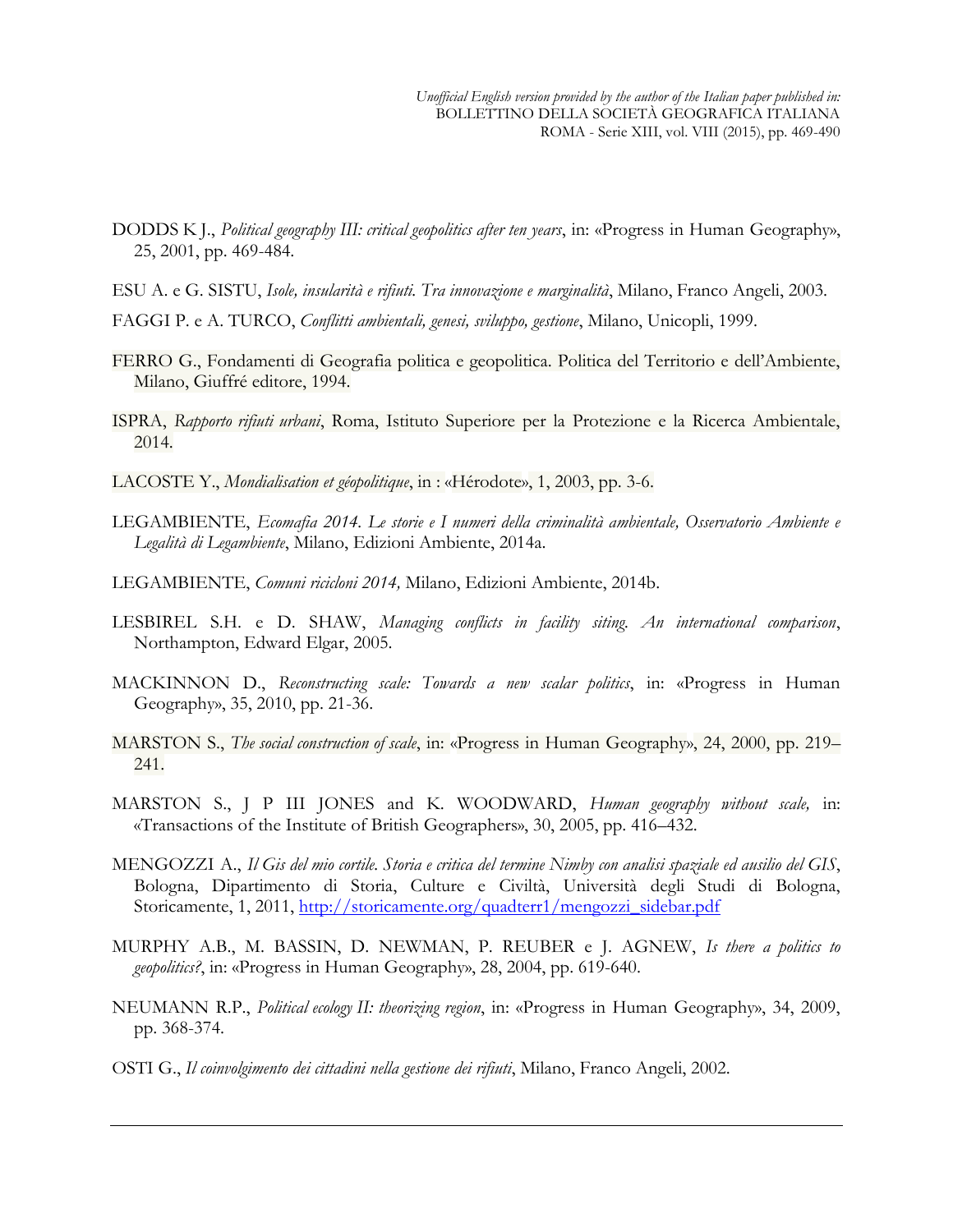- O'TUATHAIL G., *Postmodern geopolitics? The modern geopolitical imagination and beyond*, in: G. O'TUATHAIL e S. DALBY (eds), *Rethinking geopolitics*, London, Routledge, 1998, pp. 16-38.
- PUTTILLI M. e N. TECCO, *Une décision jamais prise. Acteurs, échelles et processus décisionnels pour la localisation d'un second incinérateur dans la province de Turin*, in : L. BOBBIO, P. MELÉ e V. UGALDE (sous la direction de), *Entre conflit et concertation : gérer les déchets en France, en Italie et au Mexique*, Lyon, ENS Éditions, 2016 (in corso di pubblicazione).
- REUBER P., *Conflict studies and critical geopolitics – theoretical concepts and recent research in political geography*, in: «GeoJournal, 1, 2000, pp. 37-43.
- ROUTLEDGE P., *Putting Politics in its Place. Baliapal, India, as a Terrain of Resistance*, in: «Political Geography», 11, 1992, pp. 588-611.
- ROUTLEDGE P., *Critical geopolitics and terrains of resistance*, in: «Political Geography», 15, 1996, p. 509-531.
- SAVARESE R., *Galli sulla monnezza. Silenzi, grida e bugie sui rifiuti in Campania,* Milano, Franco Angeli, 2009.
- SELTENRICH N., *Incineration versus recycling: in Europe, a debate over trash*, Yale Environment 360, Yale School of Forestry and Environmental Studies, Yale University (www. http://e360.yale.edu/)
- SHMUELI D.F., *Framing in geographical analysis of environmental conflicts: Theory, methodology and three case studies*, in: «Geoforum», 39, 2008, pp. 2048-2061
- SMITH N., *Contours of a spatialized politics: homeless vehicles and the production of geographical space* in: «Social Text», 33, 1992, pp. 54–81.
- SMITH N., *Scale* in: Johnston R J, D. Gregory, G. Pratt G and M. Watts, eds The dictionary of human geography 4th edn Blackwell, Oxford 724–7, 2000.
- SWYNGEDOUW E., *Neither global nor local: 'Glocalisation' and the politics of scale*, in: K. COX (ed), *Spaces of Globalization*, New York, Guilford, 1997, pp. 137–166.
- TERMEER C. J. A. M., A. DEWULF, AND M. VAN LIESHOUT, *Disentangling scale approaches in governance research: comparing monocentric, multilevel, and adaptive governance,* in: «Ecology and Society», 15(4), 2010, 29.
- VIALE G., *Un mondo usa e getta*, Milano, Feltrinelli, Milano, 1995.
- VIALE G., *Azzerare i rifiuti*, Torino, Bollati e Boringhieri, 2008.